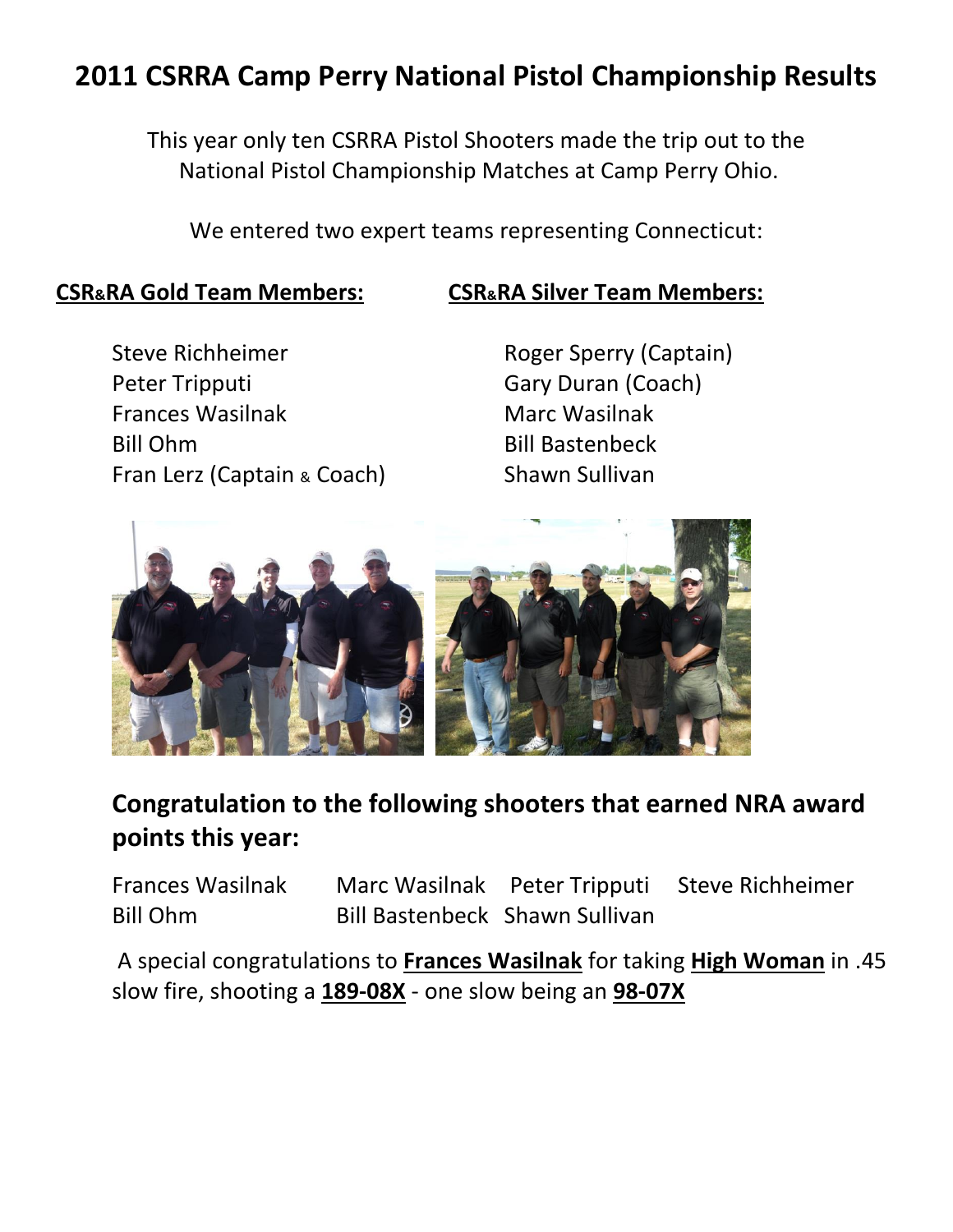## **The following are the results of each team from .22 thru Aggregate**

| Total .22 Teams Entered (22)               |                    |                                                |                               |  |
|--------------------------------------------|--------------------|------------------------------------------------|-------------------------------|--|
| 10 <sup>th</sup> Place Finish              |                    |                                                | 18 <sup>th</sup> Place Finish |  |
| .22 Gold Team Results 1091-26X             |                    | .22 Silver Team Results 1049-14X               |                               |  |
| <b>Steve Richheimer</b><br>Peter Tripputi  | 283-10X<br>279-07X | <b>Marc Wasilnak</b><br><b>Bill Bastenbeck</b> | 269-07X<br>267-03X            |  |
| <b>Frances Wasilnak</b><br><b>Bill Ohm</b> | 274-05X<br>255-04X | <b>Roger Sperry</b><br>Shawn Sullivan          | 261-05X<br>252-02X            |  |

#### **Total Center Fire Teams Entered (24)**

| 7 <sup>th</sup> Place Finish    |         | 16 <sup>th</sup> Place Finish     |         |  |
|---------------------------------|---------|-----------------------------------|---------|--|
| C.F. Gold Team Results 1081-22X |         | C.F. Silver Team Results 1042-17X |         |  |
| Peter Tripputi                  | 282-09X | <b>Shawn Sullivan</b>             | 267-03X |  |
| <b>Steve Richheimer</b>         | 275-04X | <b>Bill Bastenbeck</b>            | 266-05X |  |
| <b>Frances Wasilnak</b>         | 265-04X | <b>Roger Sperry</b>               | 265-06X |  |
| <b>Bill Ohm</b>                 | 259-05X | <b>Marc Wasilnak</b>              | 244-03X |  |

### **Total .45 Fire Teams Entered (23)**

| 14 <sup>th</sup> Place Finish  |         | 16 <sup>th</sup> Place Finish    |         |  |
|--------------------------------|---------|----------------------------------|---------|--|
| .45 Gold Team Results 1036-14X |         | .45 Silver Team Results 1011-18X |         |  |
| Peter Tripputi                 | 283-07X | <b>Bill Bastenbeck</b>           | 262-07X |  |
| <b>Frances Wasilnak</b>        | 265-04X | Shawn Sullivan                   | 258-06X |  |
| <b>Bill Ohm</b>                | 255-02X | <b>Marc Wasilnak</b>             | 246-02X |  |
| <b>Steve Richheimer</b>        | 233-01X | <b>Roger Sperry</b>              | 245-03X |  |